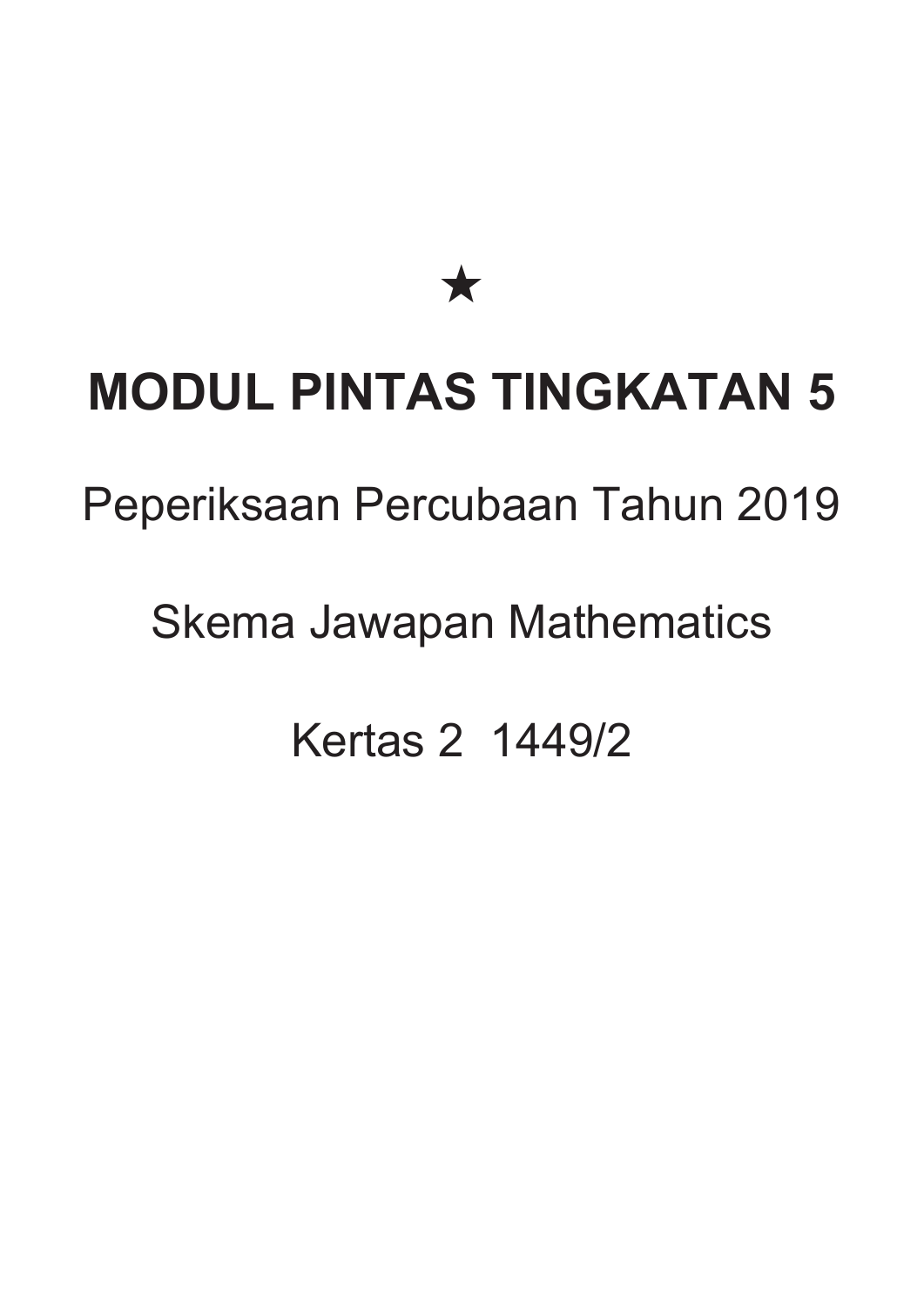#### **MARKING SCHEME MODUL PINTAS MATHEMATICS FORM 5**

|                         |                                                                                                                                                                                                                    | <b>MARKS</b>     |                         |
|-------------------------|--------------------------------------------------------------------------------------------------------------------------------------------------------------------------------------------------------------------|------------------|-------------------------|
| NO.                     | <b>MARKING SCHEME</b>                                                                                                                                                                                              | <b>SUB</b>       | <b>TOTAL</b>            |
|                         |                                                                                                                                                                                                                    | <b>MARKS</b>     | <b>MARKS</b>            |
| $\mathbf{1}$            | 1. $y \geq x$<br>2. $y < -2x + 8$                                                                                                                                                                                  | N1<br>N1         |                         |
|                         | 3. $x \ge 0$                                                                                                                                                                                                       | N1               | $\mathbf{3}$            |
|                         |                                                                                                                                                                                                                    |                  |                         |
| $\overline{2}$          | $4 \text{ cm}$<br>$E_{\kappa}$<br>$\boldsymbol{G}$<br>$\boldsymbol{R}$<br>F<br>$\pmb{M}$<br>$7\,\mathrm{cm}$<br>$\boldsymbol{S}$<br>$\boldsymbol{\varrho}$<br>$8\ {\rm cm}$<br>$10 \text{ cm}$<br>$\boldsymbol{P}$ | N1               |                         |
|                         | Notes : Write the answer without mark, N0                                                                                                                                                                          |                  |                         |
|                         | (b) $\tan \theta = \frac{7}{10}$ @ $\tan^{-1} \frac{7}{10}$                                                                                                                                                        | K1               |                         |
|                         | $\theta = 34.99^{\circ}$ @ 35°                                                                                                                                                                                     | N1               | $\overline{\mathbf{3}}$ |
| $\mathbf{3}$            | $8(2x + 1) - 4x - \frac{1}{2}(2x)(2x + 1) = 22$<br>$-2x^2 + 11x + 8 = 22$<br>$2x^2 - 11x + 14 = 0$<br>$(2x-7)(x-2)=0$<br>$x = \frac{7}{2}, 2$                                                                      | K1<br>K1<br>N1N1 | $\overline{\mathbf{4}}$ |
|                         |                                                                                                                                                                                                                    |                  |                         |
| $\overline{\mathbf{4}}$ | $x =$ pen, $y =$ glue,<br>$2x + 3y = 20$ @ $x + 2y = 11$<br>$x + 2y = 11$ x 2                                                                                                                                      | K1               |                         |
|                         | $2x + 4y = 22$                                                                                                                                                                                                     | K1               |                         |
|                         | $y = 2$<br>$x=7$                                                                                                                                                                                                   | N1<br>N1         | $\overline{\mathbf{4}}$ |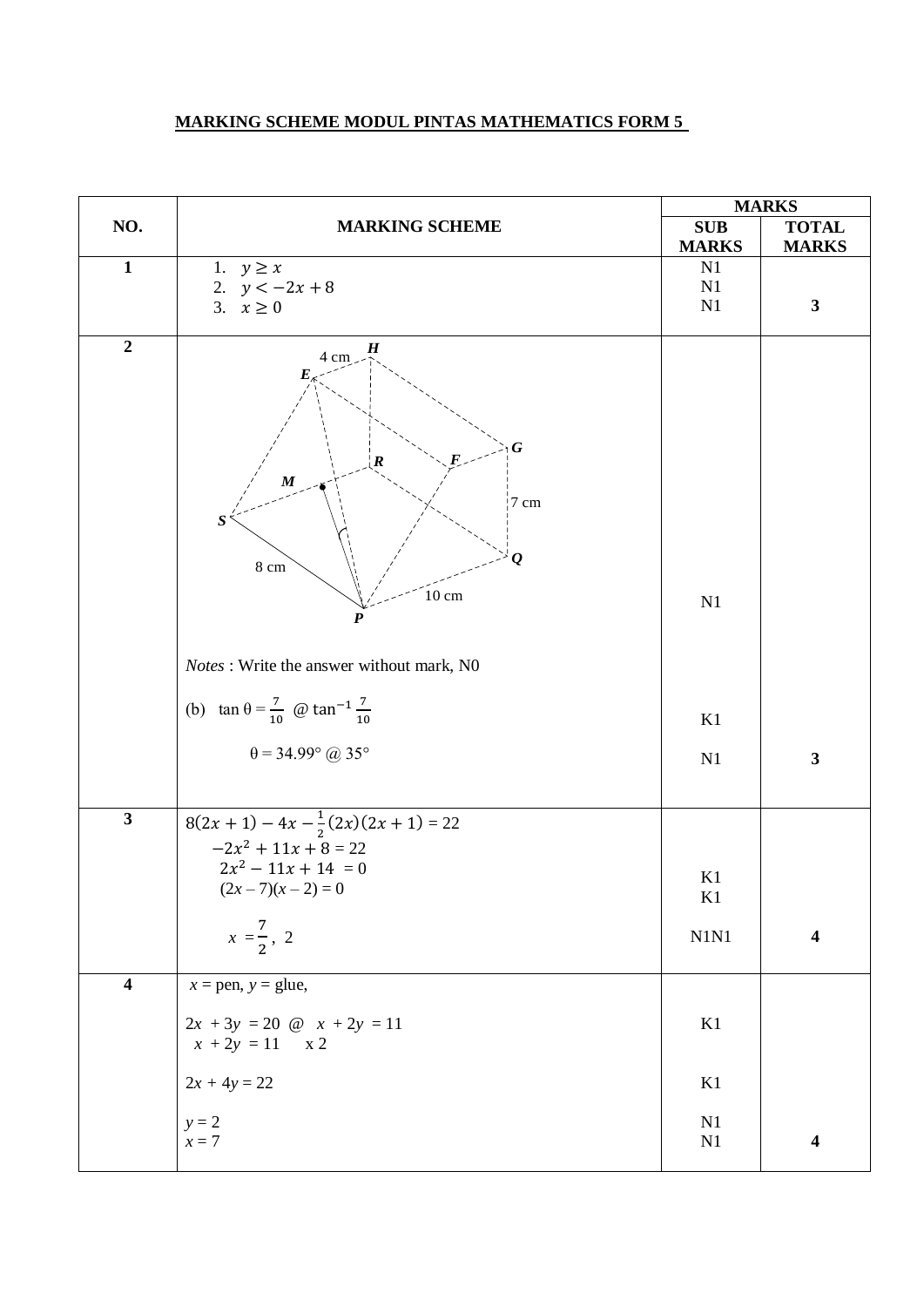| $\overline{\mathbf{5}}$ | (a) $\frac{1}{2} \times (10 + 8) \times 4 \times 8$                                                                                                             | K1             |                         |
|-------------------------|-----------------------------------------------------------------------------------------------------------------------------------------------------------------|----------------|-------------------------|
|                         | 288                                                                                                                                                             | N1             | $\sqrt{2}$              |
|                         | (b) $288 + \frac{1}{3} \times 8 \times 8 \times x = 420$                                                                                                        | K1             |                         |
|                         | $x = 6.19$                                                                                                                                                      | N1             | $\overline{2}$          |
|                         |                                                                                                                                                                 |                | $\overline{\mathbf{4}}$ |
| $\boldsymbol{6}$        | (a) $2 \times \frac{22}{7} \times 5 \text{ } \textcircled{2} \times \frac{22}{7} \times 1$<br>$2 \times \frac{22}{7} \times 5 + 2 \times \frac{22}{7} \times 1$ | K1<br>K1       |                         |
|                         | $\frac{642}{7}$ @ 37 $\frac{5}{7}$ @ 37.71                                                                                                                      | N1             | $\mathfrak{Z}$          |
|                         | (b) $\frac{22}{7} \times 5^2 \omega \frac{22}{7} \times 1^2$                                                                                                    | K1<br>K1       |                         |
|                         | $rac{22}{7} \times 5^2 - \frac{22}{7} \times 1^2$<br>$\frac{528}{7}$ @ 75 $\frac{3}{7}$ @ 75.43                                                                 | N <sub>1</sub> | $\mathfrak{Z}$          |
|                         |                                                                                                                                                                 |                | 6                       |
| $\overline{7}$          | (a) Statement / Pernyataan                                                                                                                                      | P <sub>1</sub> |                         |
|                         | (b) Some / Sebilangan                                                                                                                                           | P <sub>1</sub> |                         |
|                         | (c) If $\sin m^0 = \cos m^0$ , then $m^0 = 45^0$                                                                                                                | P <sub>1</sub> |                         |
|                         | Jika sin $m^0$ = kos $m^0$ , maka sin $m^0$ = 45 <sup>0</sup>                                                                                                   |                |                         |
|                         | (d) $2n-2$ , $n = 1, 2, 3, 4, \dots$                                                                                                                            | N <sub>2</sub> | 5                       |
| ${\bf 8}$               | (a) $n = 36$<br>$m = 3$                                                                                                                                         | N1<br>N1       | $\sqrt{2}$              |
|                         | (b) $R = 3S$<br>$8R + 12S = 432$                                                                                                                                |                |                         |
|                         | $\begin{pmatrix} 1 & -3 \\ 8 & 12 \end{pmatrix} \begin{pmatrix} R \\ S \end{pmatrix} = \begin{pmatrix} 0 \\ 432 \end{pmatrix}$                                  | K1             |                         |
|                         | $\binom{R}{S} = \frac{1}{1(12) - (-3)(8)} \binom{12}{-8} \frac{3}{1} \binom{0}{432}$                                                                            | K1             |                         |
|                         | $=\frac{1}{36}\binom{1296}{432}$                                                                                                                                |                |                         |
|                         | $R = 36$<br>$S = 12$                                                                                                                                            | N1<br>N1       | $\overline{4}$          |
|                         |                                                                                                                                                                 |                | 6                       |
|                         |                                                                                                                                                                 |                |                         |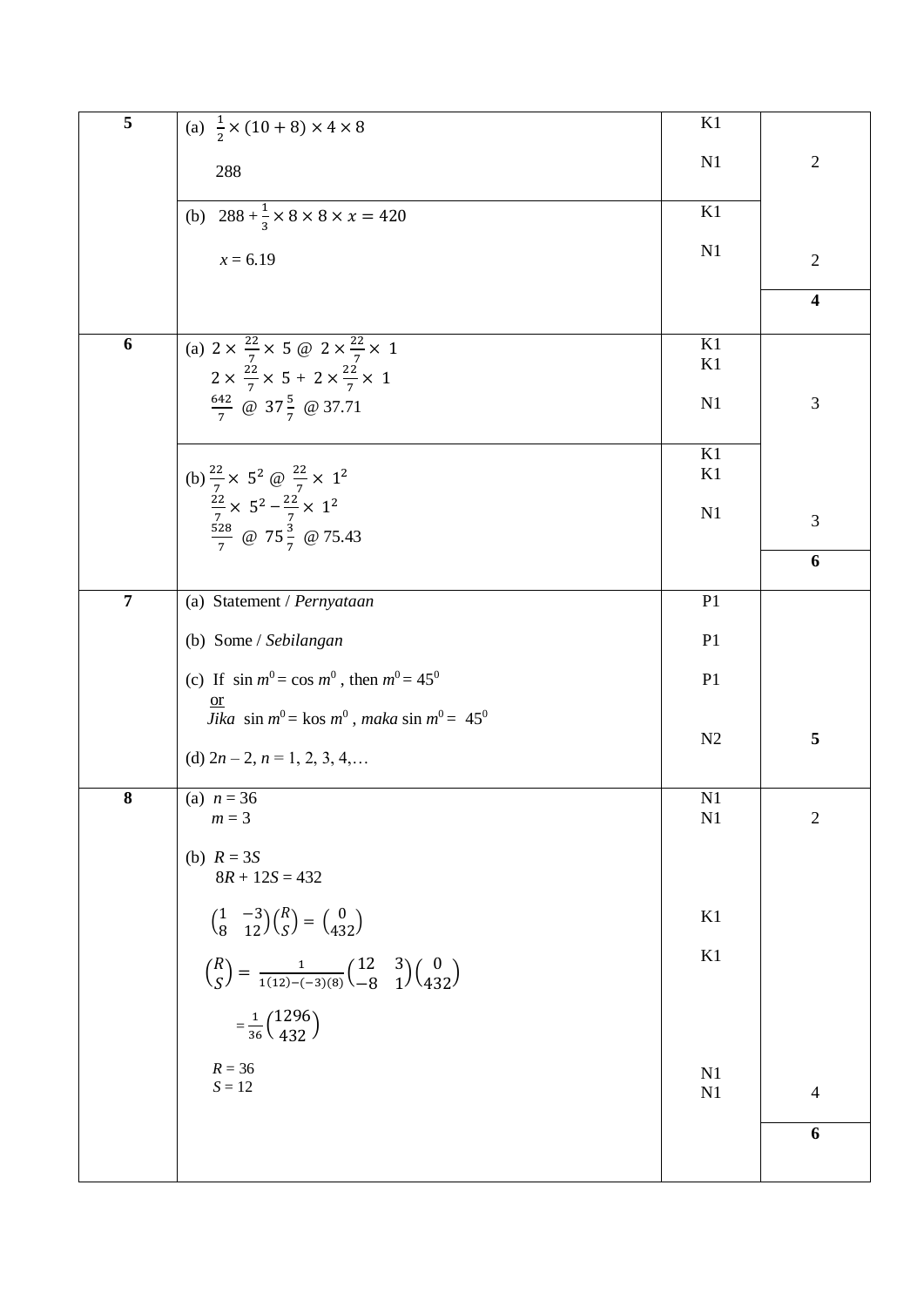| $\boldsymbol{9}$<br>$(a)$ 21                         |                                                                                                                       | N1       | $\mathbf 1$   |
|------------------------------------------------------|-----------------------------------------------------------------------------------------------------------------------|----------|---------------|
|                                                      |                                                                                                                       |          |               |
| (b) $\frac{0-21}{24-18}$ @ $\frac{21-0}{18-24}$      |                                                                                                                       |          |               |
|                                                      |                                                                                                                       | K1       |               |
|                                                      |                                                                                                                       | N1       | $\sqrt{2}$    |
| $-\frac{7}{2}$ @ $-\frac{3}{2}$ @ -3.5               |                                                                                                                       |          |               |
|                                                      |                                                                                                                       |          |               |
|                                                      | (c) $\frac{1}{2} \times (21 + v) \times 10 + \frac{1}{2} \times (14 + 8) \times 21 = \frac{1}{2} \times 22 \times 36$ | K1       |               |
|                                                      |                                                                                                                       |          | $\sqrt{2}$    |
| $\nu=12$                                             |                                                                                                                       | N1       |               |
|                                                      |                                                                                                                       |          | 5             |
|                                                      |                                                                                                                       |          |               |
| 10<br>(a)                                            | $(A,2), (A,5), (A,P), (6,3), (6,9), (6,Q), (6,R), (6,T)$                                                              | K2       | $\sqrt{2}$    |
|                                                      |                                                                                                                       |          |               |
| Notes:                                               |                                                                                                                       |          |               |
|                                                      | 1. If only 6 or 7 are listing correctly K1                                                                            |          |               |
| (b) $(6,3)$ , $(6,9)$                                |                                                                                                                       | K1       |               |
|                                                      |                                                                                                                       |          |               |
|                                                      |                                                                                                                       | N1       | $\sqrt{2}$    |
| $rac{2}{8}$ @ $rac{1}{4}$                            |                                                                                                                       |          |               |
|                                                      |                                                                                                                       |          |               |
| (c) $(A,2), (A,5), (6,Q), (6,R), (6,T)$              |                                                                                                                       | K1       |               |
|                                                      |                                                                                                                       | N1       | $\sqrt{2}$    |
| $\frac{5}{8}$                                        |                                                                                                                       |          |               |
|                                                      |                                                                                                                       |          | 6             |
|                                                      |                                                                                                                       |          |               |
| 11<br>(a) $y = 2$                                    |                                                                                                                       | N1       | $\mathbf{1}$  |
|                                                      |                                                                                                                       |          |               |
|                                                      |                                                                                                                       | K1       |               |
| (b) $m = -\frac{1}{2}$<br>$8 = -\frac{1}{2}(-2) + c$ |                                                                                                                       | K1       |               |
|                                                      |                                                                                                                       |          |               |
| $c=7$                                                |                                                                                                                       | N1       | $\mathfrak 3$ |
| $y = -\frac{1}{2}x + 7$                              |                                                                                                                       |          |               |
|                                                      |                                                                                                                       |          |               |
| (c) $0 = -\frac{1}{2}x + 7$                          |                                                                                                                       | $\rm K1$ |               |
|                                                      |                                                                                                                       | N1       | $\sqrt{2}$    |
| $x = 14$                                             |                                                                                                                       |          | 6             |
|                                                      |                                                                                                                       |          |               |
|                                                      |                                                                                                                       |          |               |
|                                                      |                                                                                                                       |          |               |
|                                                      |                                                                                                                       |          |               |
| $\overline{12}$<br>(a)                               |                                                                                                                       |          |               |
| $\boldsymbol{\mathcal{X}}$                           | $-3$<br>$\mathbf{1}$                                                                                                  |          |               |
| $\mathcal{Y}$                                        | $\overline{0}$<br>$-8$                                                                                                |          |               |
|                                                      |                                                                                                                       | K1K1     | $\sqrt{2}$    |
| (b) Refer graph                                      |                                                                                                                       |          |               |
|                                                      |                                                                                                                       |          |               |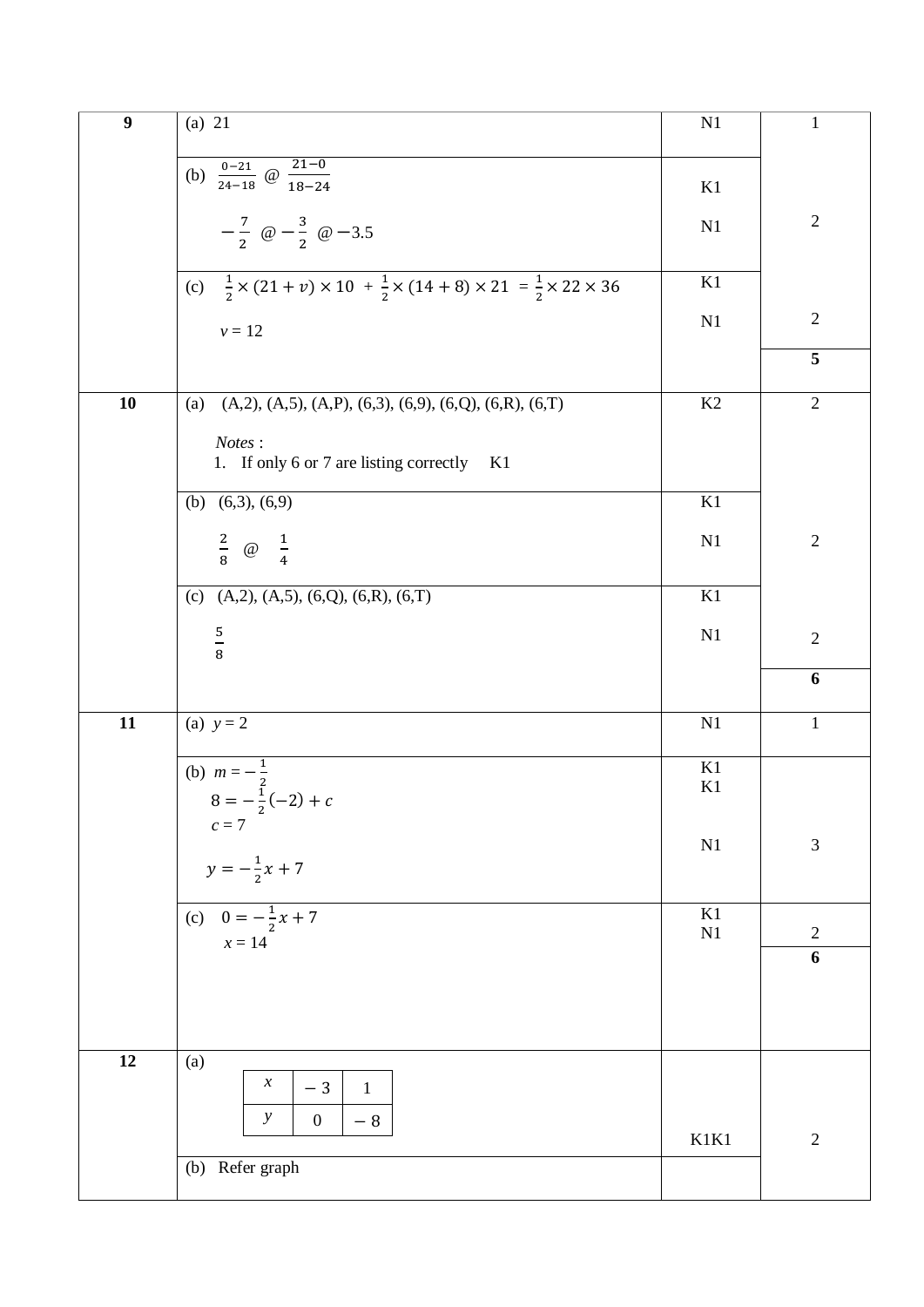|    | 1. All the axes drawn in the correct direction with uniform scales<br>for $-4 \le x \le 4$ and $-18 \le y \le 70$ .                                                                   | K1             |                |
|----|---------------------------------------------------------------------------------------------------------------------------------------------------------------------------------------|----------------|----------------|
|    | 2. 9 points are correctly plotted within the range $-4 \le x \le 4$ .<br>3. Smooth and continuous curve without any straight line between<br>any two points within $-4 \le x \le 4$ . | K <sub>2</sub> |                |
|    | Notes:                                                                                                                                                                                | N1             | $\overline{4}$ |
|    | 1. If 7 or 8 points correctly plotted, only K1 will be given.<br>2. Deduct 1 mark if other scales are used.                                                                           |                |                |
|    | (c) (i) $2 \le y \le 4$                                                                                                                                                               | K1             |                |
|    | (ii) $3.6 \le x \le 3.8$                                                                                                                                                              | K1             | $\overline{2}$ |
|    | (d) $y = 3x - 3$ drawn on the graph                                                                                                                                                   | K1             |                |
|    | The values of $x$ :                                                                                                                                                                   |                |                |
|    | $-0.4 \le x \le -0.2$                                                                                                                                                                 | N1             |                |
|    | $2.1 \le x \le 2.3$                                                                                                                                                                   | N1             |                |
|    | $-3.9 \le x \le -3.7$                                                                                                                                                                 | N1             | 4              |
|    | Notes:<br>1. N marks will be given if the values of $x$ are shown in the graph.<br>2. If the values are obtained by calculation, N0.                                                  |                | 12             |
| 13 | (a) (i) $(1, 6)$                                                                                                                                                                      | P <sub>2</sub> |                |
|    | Notes:<br>$(-3, 2)$ seen or drawn on the grid<br>P <sub>1</sub>                                                                                                                       |                |                |
|    | (ii) (3, 3)                                                                                                                                                                           | P <sub>2</sub> | 4              |
|    | Notes:<br>$(0, 4)$ seen or drawn on the grid<br>- P1                                                                                                                                  |                |                |
|    | (b) (i) (a) $V:$ Rotation 90 $^{\circ}$ clockwise at centre A.<br>@<br>Putaran 90° ikut arah jam pada pusat A.<br>or equivalent                                                       | P <sub>3</sub> |                |
|    | Notes:<br>1. Rotation 90° clockwise or Rotation, centre A.<br><b>P2</b><br>Putaran 90° ikut arah jam @ putaran pada pusat A P2<br>2. Rotation / putaran P1                            |                |                |
|    | (b) (i) (b) Enlargement with a scale factor of 2 at centre $E$ .                                                                                                                      | P <sub>3</sub> | 6              |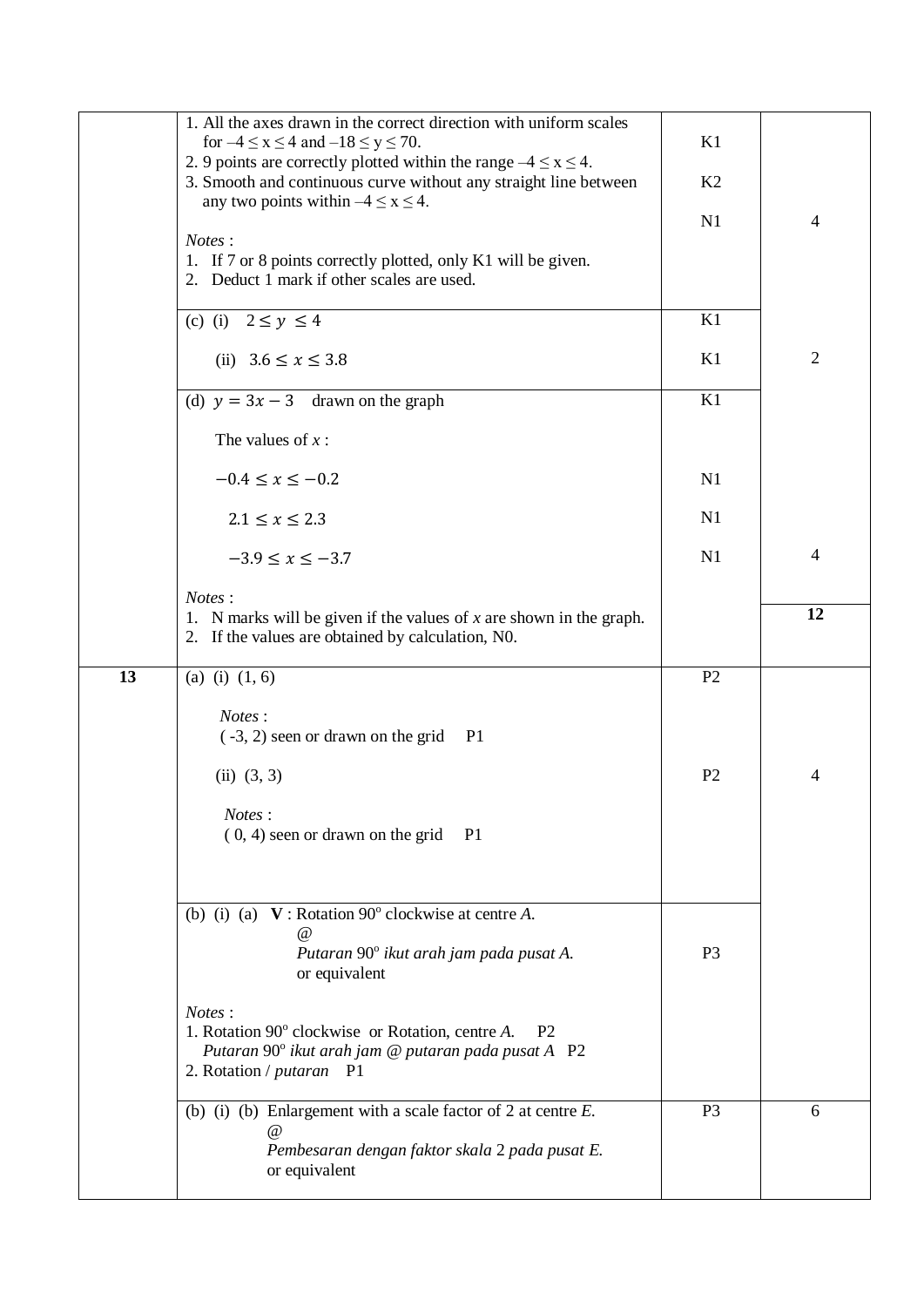|    | Notes:<br>1. Enlargement, scale factor 2 or Enlargement, centre E.<br>P <sub>2</sub><br>Pembesaran, faktor skala 2 @ Pembesaran, pusat E.<br>P2 |          |                |
|----|-------------------------------------------------------------------------------------------------------------------------------------------------|----------|----------------|
|    | 2. Enlargement / pembesaran P1<br>(b) (ii) $\frac{160}{2^2}$                                                                                    | K1       |                |
|    | 40                                                                                                                                              | N1       | $\overline{2}$ |
|    |                                                                                                                                                 |          | 12             |
| 14 | (a)<br>$2 \text{ cm}$ J<br>${\bf E}$<br>5 cm<br>$\mathbf I$<br>6 cm<br>$\overline{F}$<br>G<br>H                                                 |          |                |
|    | Notes:                                                                                                                                          |          |                |
|    | Correct shape rectangles EFGJ and JGHI                                                                                                          | K1       |                |
|    | $EF = IH > JI = GH > EJ = FG$                                                                                                                   | K1       |                |
|    | Measurements accurate up to $\pm$ 0.2 cm (one way) and all right<br>angles = $90^\circ \pm 1$                                                   | N1       | $\mathfrak{Z}$ |
|    | $(b)$ $(i)$<br>$F^2$ cm $G$<br>3 cm<br>$\mathbf M$<br>$\, {\rm H}$<br>3 cm<br>7 cm<br>$\bf{B}$<br>A                                             |          |                |
|    | Notes:<br>Correct shape rectangles ABHGFM                                                                                                       | K1       |                |
|    | $AB > BH = FM > FG$                                                                                                                             | $\rm K1$ |                |
|    | Measurements accurate up to $\pm$ 0.2 cm (one way) and all right<br>angles = $90^{\circ} \pm 1$                                                 | N2       | $\overline{4}$ |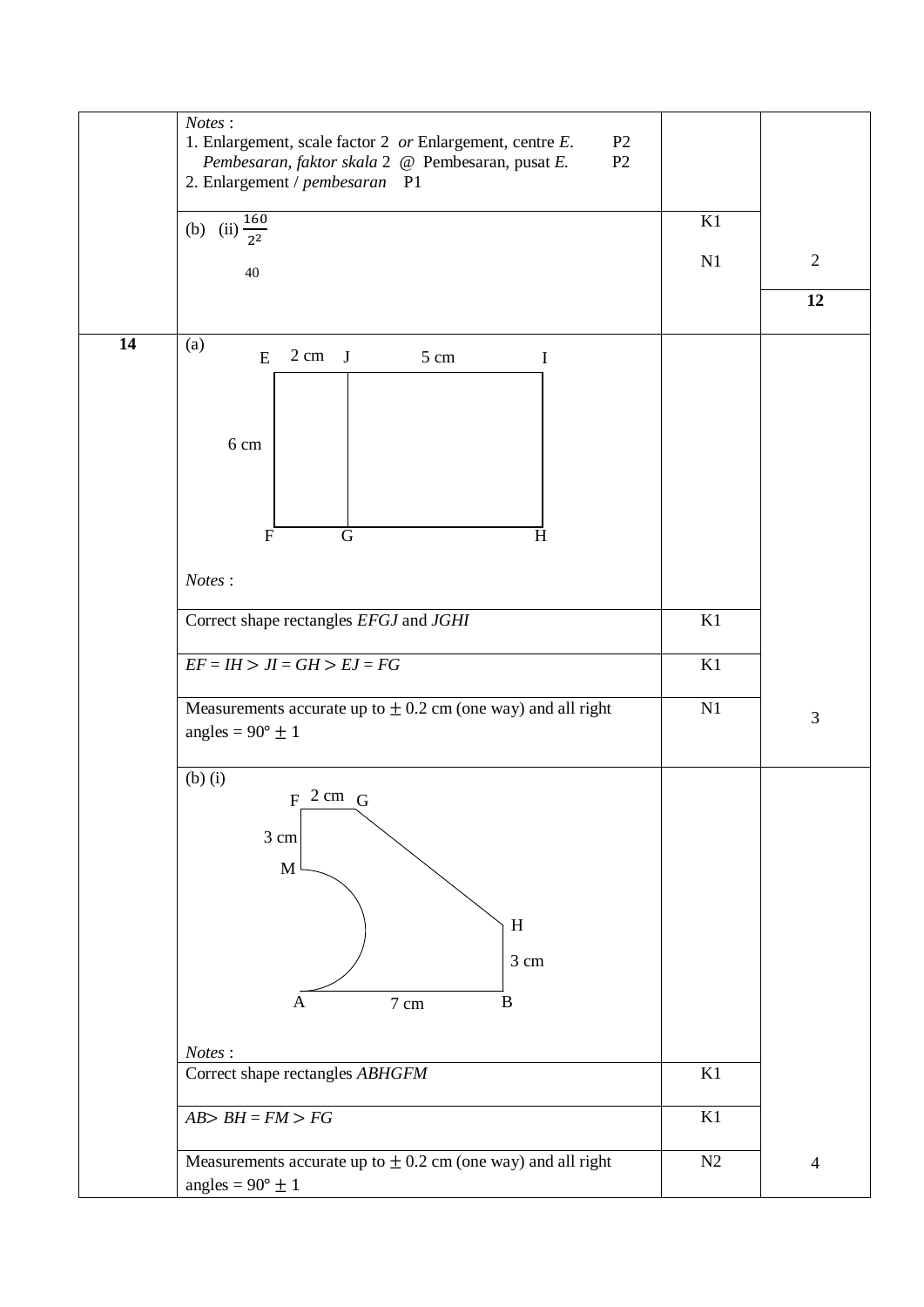|    | (b)(ii)                                                          |                               |                    |          |                |
|----|------------------------------------------------------------------|-------------------------------|--------------------|----------|----------------|
|    | ${\bf G}$                                                        |                               | J                  |          |                |
|    |                                                                  |                               |                    |          |                |
|    |                                                                  |                               | $3 \text{ cm}$     |          |                |
|    |                                                                  |                               |                    |          |                |
|    | $\mathbf M$                                                      |                               | N                  |          |                |
|    |                                                                  |                               | 2 cm               |          |                |
|    |                                                                  |                               |                    |          |                |
|    | $\, {\rm H}$                                                     |                               | $\mathbf I$        |          |                |
|    |                                                                  |                               |                    |          |                |
|    |                                                                  |                               | 3 cm               |          |                |
|    | $\, {\bf B}$                                                     |                               | $\mathcal{C}$      |          |                |
|    | Notes:                                                           | 6 cm                          |                    |          |                |
|    |                                                                  |                               |                    |          |                |
|    | Correct shape rectangles GJIH and HIBC                           |                               |                    | K1       |                |
|    |                                                                  |                               |                    |          |                |
|    | $M - N$ is joined by a dashed line                               |                               |                    | K1       |                |
|    | $BC = GJ > GM = JN = HB = IC > MH = NI$                          |                               |                    | K1       |                |
|    |                                                                  |                               |                    |          |                |
|    | Measurements accurate up to $\pm$ 0.2 cm (one way) and all right |                               |                    | N2       | 5              |
|    | angles = $90^\circ \pm 1$                                        |                               |                    |          |                |
|    |                                                                  |                               |                    |          | 12             |
| 15 | (a)                                                              |                               |                    |          |                |
|    |                                                                  |                               |                    |          |                |
|    | Ages (years)                                                     | Frequency                     | Midpoint           |          |                |
|    | Umur (tahun)<br>$17 - 21$                                        | Kekerapan<br>$\boldsymbol{0}$ | Titik Tengah<br>19 |          |                |
|    |                                                                  |                               |                    |          |                |
|    | $22 - 26$                                                        | $\overline{2}$                | 24                 |          |                |
|    | $27 - 31$                                                        | $\overline{4}$                | 29                 |          |                |
|    | $32 - 36$                                                        | $\overline{7}$                | $\overline{34}$    |          |                |
|    | $37 - 41$                                                        | $10\,$                        | $\overline{39}$    |          |                |
|    | $42 - 46$                                                        | $8\,$                         | 44                 |          |                |
|    | $47 - 51$                                                        | 6                             | 49                 |          |                |
|    |                                                                  |                               |                    |          |                |
|    | $52 - 56$                                                        | $\overline{3}$                | 54                 |          |                |
|    | $57 - 61$                                                        | $\boldsymbol{0}$              | 59                 |          |                |
|    | I                                                                | $\rm II$                      | $\rm III$          | K1       |                |
|    | Notes:<br>1. Column I<br>K1                                      |                               |                    | K2       |                |
|    | Column II<br>K2                                                  |                               |                    | $\rm K1$ | $\overline{4}$ |
|    |                                                                  | K1                            |                    |          |                |
|    | Column III                                                       |                               |                    |          |                |
|    | 2. Column II – 6 or 7 values correctly written, K1               |                               |                    |          |                |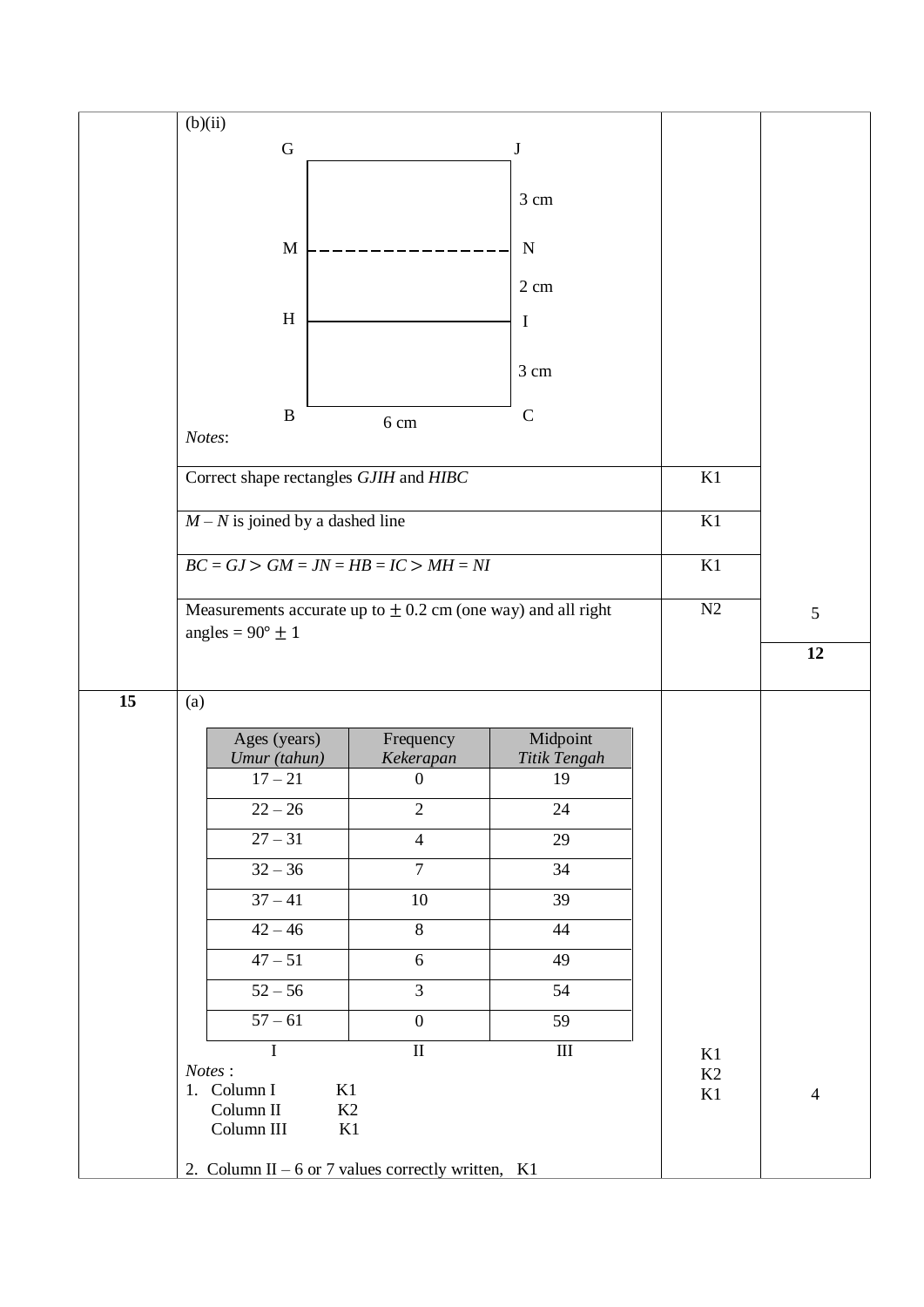|    | $2(24)+4(29)+7(34)+10(39)+8(44)+6(49)+3(54)$<br>(b)<br>$2+4+7+10+8+6+3$                                                                                                                       | K2                               |                |
|----|-----------------------------------------------------------------------------------------------------------------------------------------------------------------------------------------------|----------------------------------|----------------|
|    | 1600<br>40<br>40                                                                                                                                                                              | N1                               | 3              |
|    | (c) Refer graph                                                                                                                                                                               |                                  |                |
|    | 1. All the axes drawn in the correct direction with uniform scales<br>for $19 \le x \le 59$ and $0 \le y \le 10$ .<br>2. Plot all 9 points correctly.<br>3. Drawing of the frequency polygon. | K1<br>K2<br>N1                   | $\overline{4}$ |
|    | Notes:<br>1. If $7 - 8$ points plotted correctly, only K1 will be given.<br>2. Deduct 1 mark if other scales are used.                                                                        |                                  |                |
|    | (d) Modal class is $37 - 41$<br>$\omega$                                                                                                                                                      | P <sub>1</sub>                   | $\mathbf{1}$   |
|    | Kelas mod ialah $37 - 41$                                                                                                                                                                     |                                  | 12             |
| 16 | (a) Latitude point $M = 35^{\circ} N$<br>Longitude point $M = (180^\circ - 80^\circ)E$<br>$=100^{\circ} E$<br>$\therefore M = (35^{\circ} N, 100^{\circ} E)$                                  | P <sub>1</sub><br>N <sub>2</sub> | 3              |
|    | (b) Different latitude J and K<br>2700<br>$=$<br>60                                                                                                                                           | K1                               |                |
|    | $=45^{\circ}$<br>$\therefore \theta = 45^{\circ} - 35^{\circ}$<br>$=10^{\circ}$                                                                                                               | K1<br>N1                         | $\mathfrak{Z}$ |
|    | (c) $(80^{\circ} + 20)$ x 60 x kos 35°                                                                                                                                                        | K2                               |                |
|    | 4914.91                                                                                                                                                                                       | N1                               | $\mathfrak{Z}$ |
|    | 2700+4914.91<br>(d)<br>520                                                                                                                                                                    | K2                               | 3              |
|    | 14.64                                                                                                                                                                                         | N1                               | 12             |
|    |                                                                                                                                                                                               |                                  |                |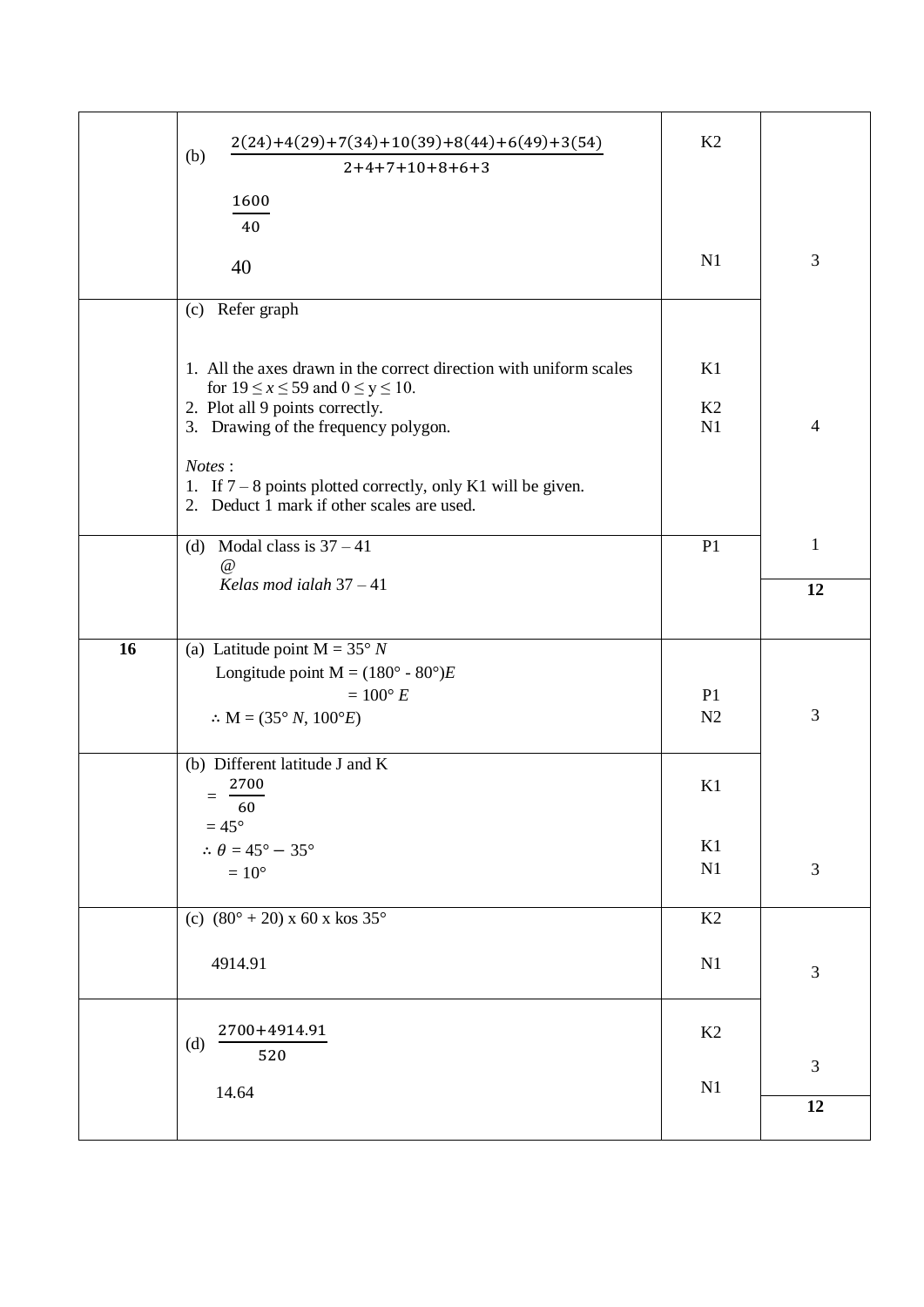12 (b)